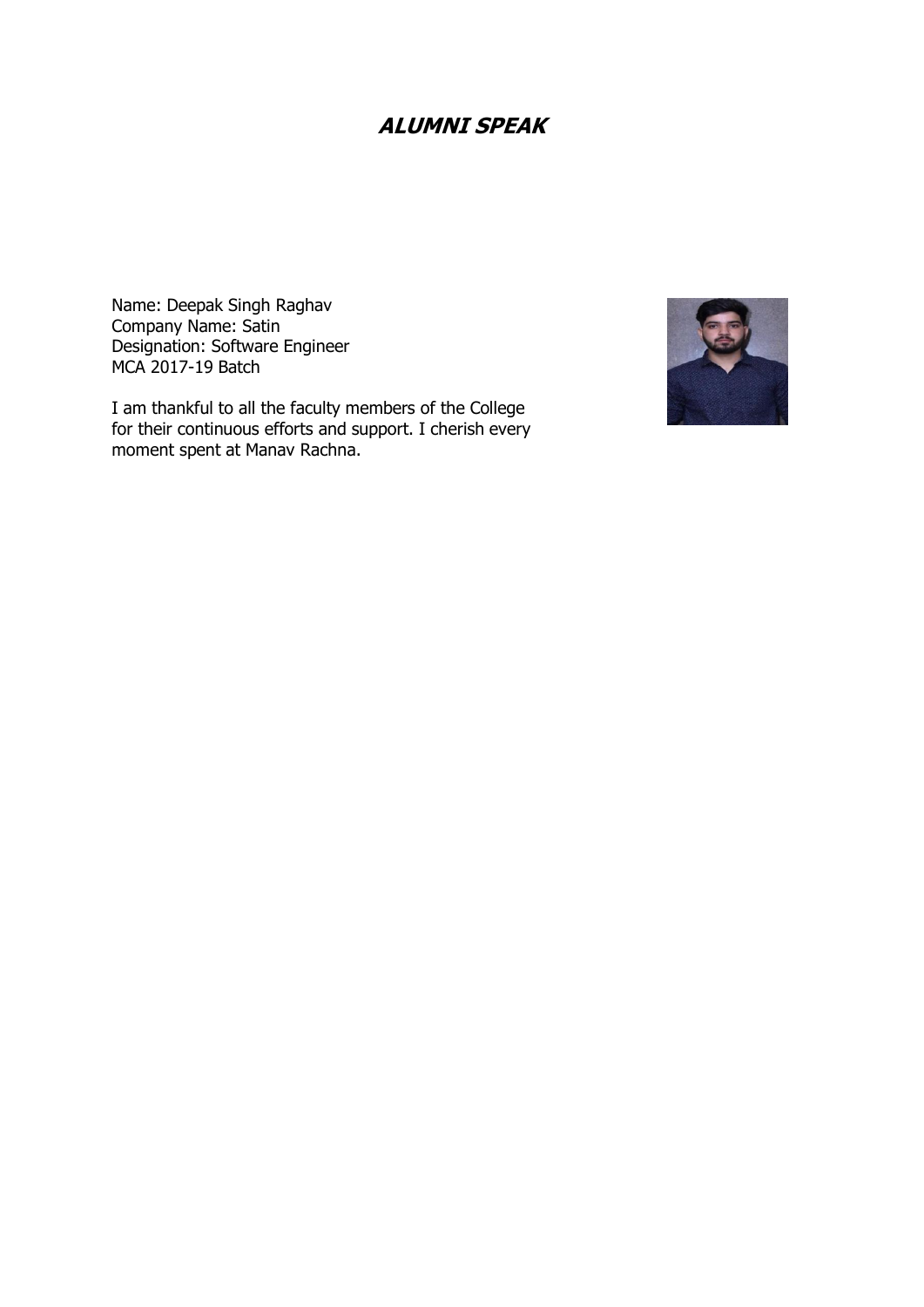Name: Sandeep Pachauri, Current company: UST global, united kingdom Position: Enterprise Software Architect MCA 2009-2012 Batch



Manav Rachana is great, there's always someone around to help whether that be with personal issues or IT skills. When I started, I struggled a lot as I came from Hindi medium board. Here all the facilities helped me in understanding the course content and provided time to time additional coaching which helped me in building my career path.

Lecturers here help with not just your modules but you, yourself- if you say you're struggling they're there to guide you and help you understand what your degree is asking from you which means they will help you in building you for outside world.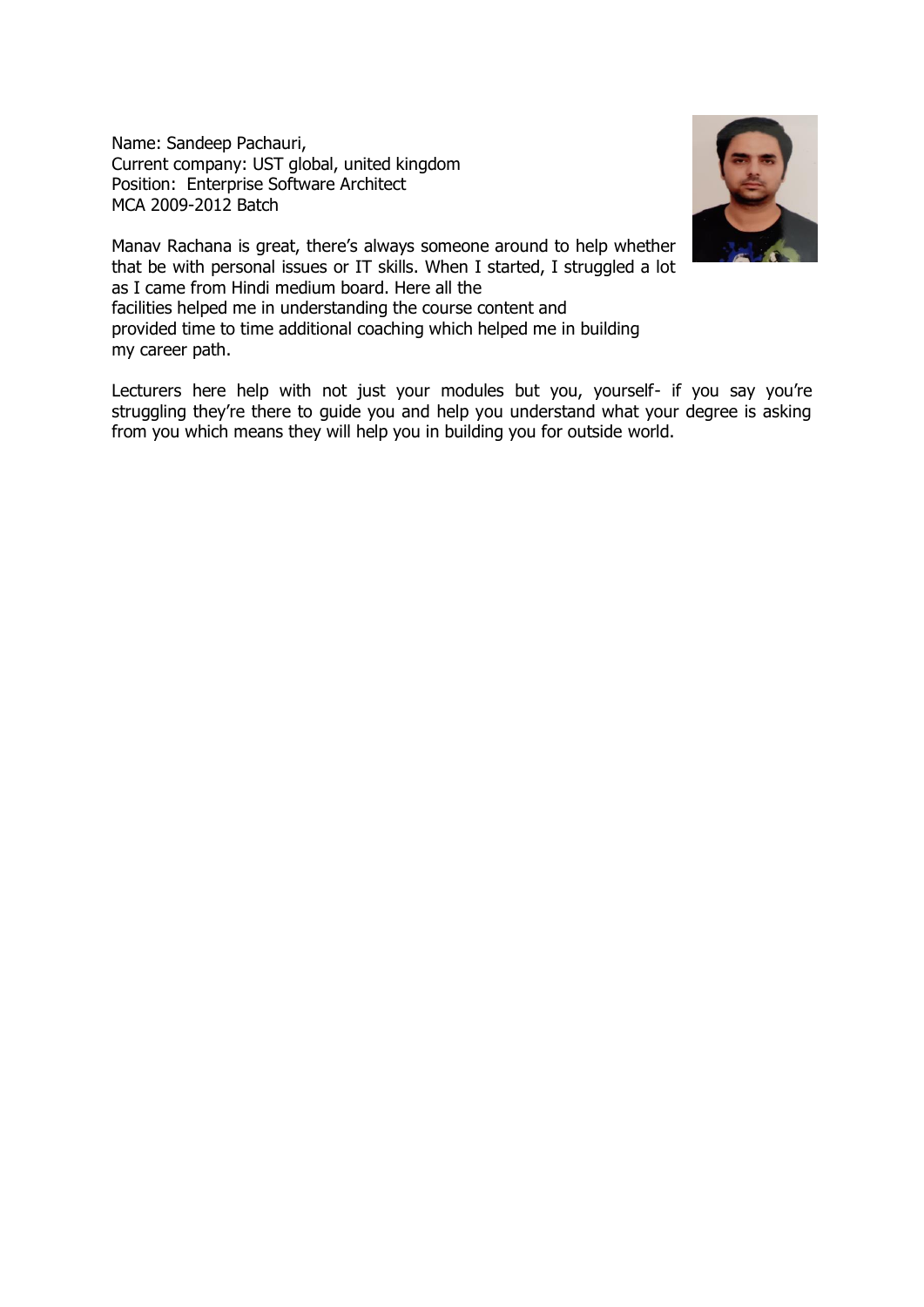Name: Sohail Madan, Current company: Amazon Position: Software Development Engineer B.Sc(IT) 2017-2020 Batch

In Manav Rachna from the beginning itself, I was surrounded with people who could inspire me in & out to achieve something great. The faculty's @manav Rachna is the greatest scholars around. They are deeply invested in your learning. They helped create a vision for me, conducted workshops IoT, Web Development & Cyber Security. Eventually, I ended up getting multiple job offers.